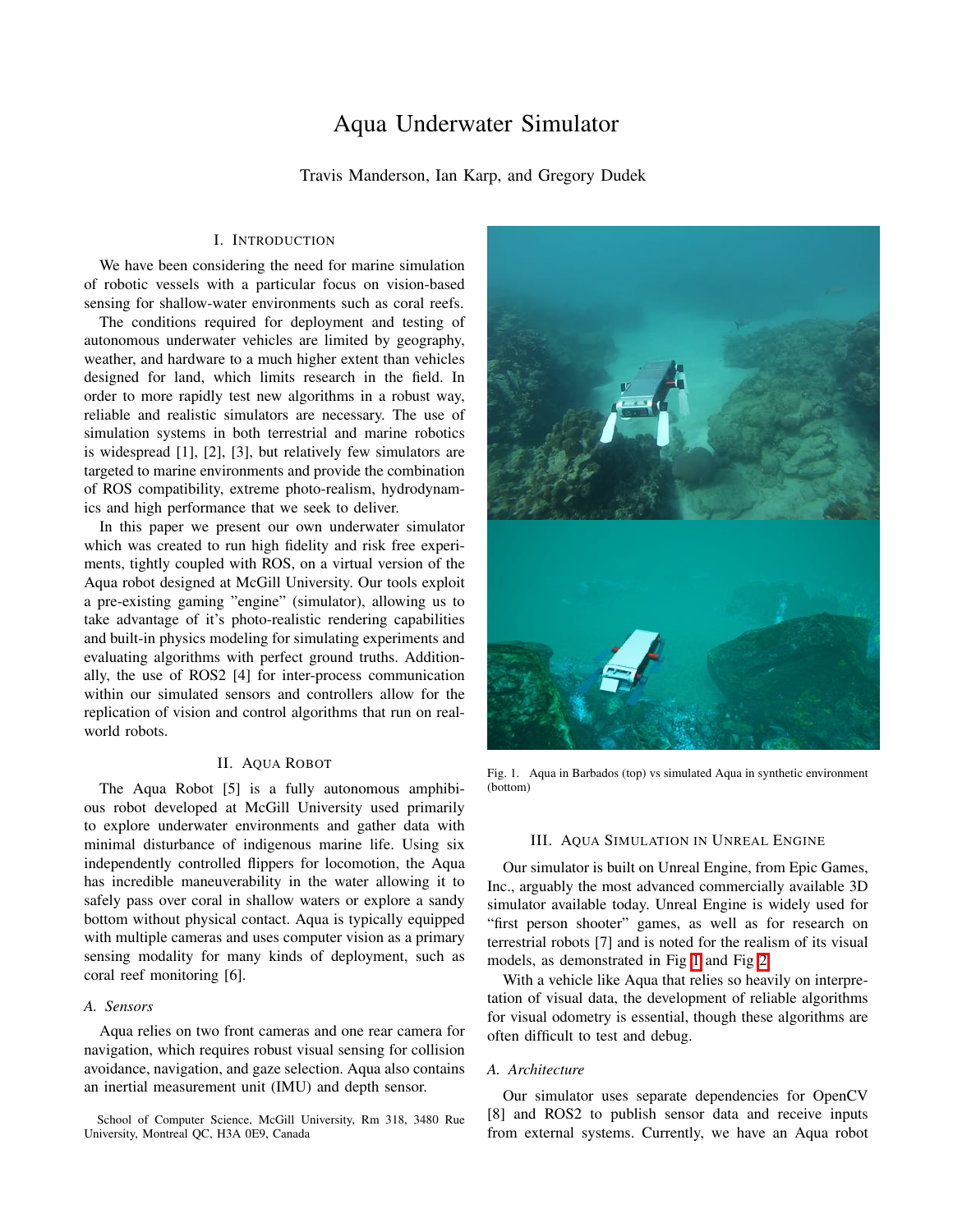

Fig. 2. Sample images from the Aqua Underwater Simulator

<span id="page-1-0"></span>in a simulated environment that can be controlled with a gamepad or through a script that interfaces with ROS2 or ROS1, allowing us to evaluate and perfect algorithms that can be later used on the physical robot. Since the simulator uses ROS2, use of the ros1 bridge is required when interfacing with ROS1 code, as seen in the *Development Option* configuration in Fig [3.](#page-1-1)



<span id="page-1-1"></span>Fig. 3. Flowchart of the Aqua Simulator

# *B. Simulated Sensors*

In order to create a realistic simulator, several sensors were implemented that use ROS2 to allow interprocess communication between the vehicle and an external controller or system. These sensors include cameras with customized lens parameters, Inertial Measurement Unit (IMU), and depth. LiDAR has also been implemented in our simulator to replicate existing underwater laser scanners [9], though it is not yet being used on the physical Aqua. Additionally, the available ground truth makes it possible to approximate sonar sensors if needed.

# *C. Physics*

Our underwater simulator takes advantage of Unreal Engine's built-in physics engine for realistic control and interaction with the synthetic environment. Buoyancy and drag



<span id="page-1-2"></span>Fig. 4. Aqua robot showing sensor locations and the flipper thrust

forces are computed and applied to the Aqua at each physics tick as per [10], while Unreal Engine's highly optimized collision detection is leveraged for determining external forces. By using and improving established methods found in [11] we determine the thrust vectors of each independent flipper based on oscillation amplitude and offset angles demonstrated in Fig  $\frac{1}{4}$ . These thrust vectors are applied to the simulated Aqua for navigation.

# *D. Hardware in the Loop*

With our simulator, it is possible to replace the real Aqua's cameras with the simulated sensors, as seen in the *Hardware in the Loop Option* configuration in Fig [3.](#page-1-1) Using ROS1 and ROS2 hooks in both the real-world Aqua and simulator control code respectively, the real Aqua robot's internal computers can be used to subscribe to the simulated images and send control information to the simulated Aqua robot.

## *E. Dataset Creation*

The realistic visuals of Unreal Engine also allow for the creation of photo-realistic datasets with perfect ground truth to supplement or replace real-world data. This is especially important for underwater scenarios that can be extremely diverse and difficult to capture due to the risk of injury for divers and local marine life.

The simulator was used in our recently accepted work [12] to pre-train a deep neural network and quantitatively validate our system which enhances the visual odometry pose estimate by predicting good navigation paths.

## *F. Simulator Evaluation*

<span id="page-1-3"></span>TABLE I EVALUATION RESULTS FOR PUBLISHING 600X800 IMAGES

| <b>Subscriber</b>        | # of Cameras | <b>Images/second</b> |
|--------------------------|--------------|----------------------|
| Virtual Machine          |              | 64.12                |
| Virtual Machine          |              | 32.12                |
| Virtual Machine          |              | 21.43                |
| <b>External Computer</b> |              | 19.17                |
| <b>External Computer</b> |              | 9.61                 |
| <b>External Computer</b> |              | 6.51                 |

Table  $\overline{I}$  shows the image throughput between the simulator and either an external computer and virtual machine on the same computer (one of the most common use cases). The